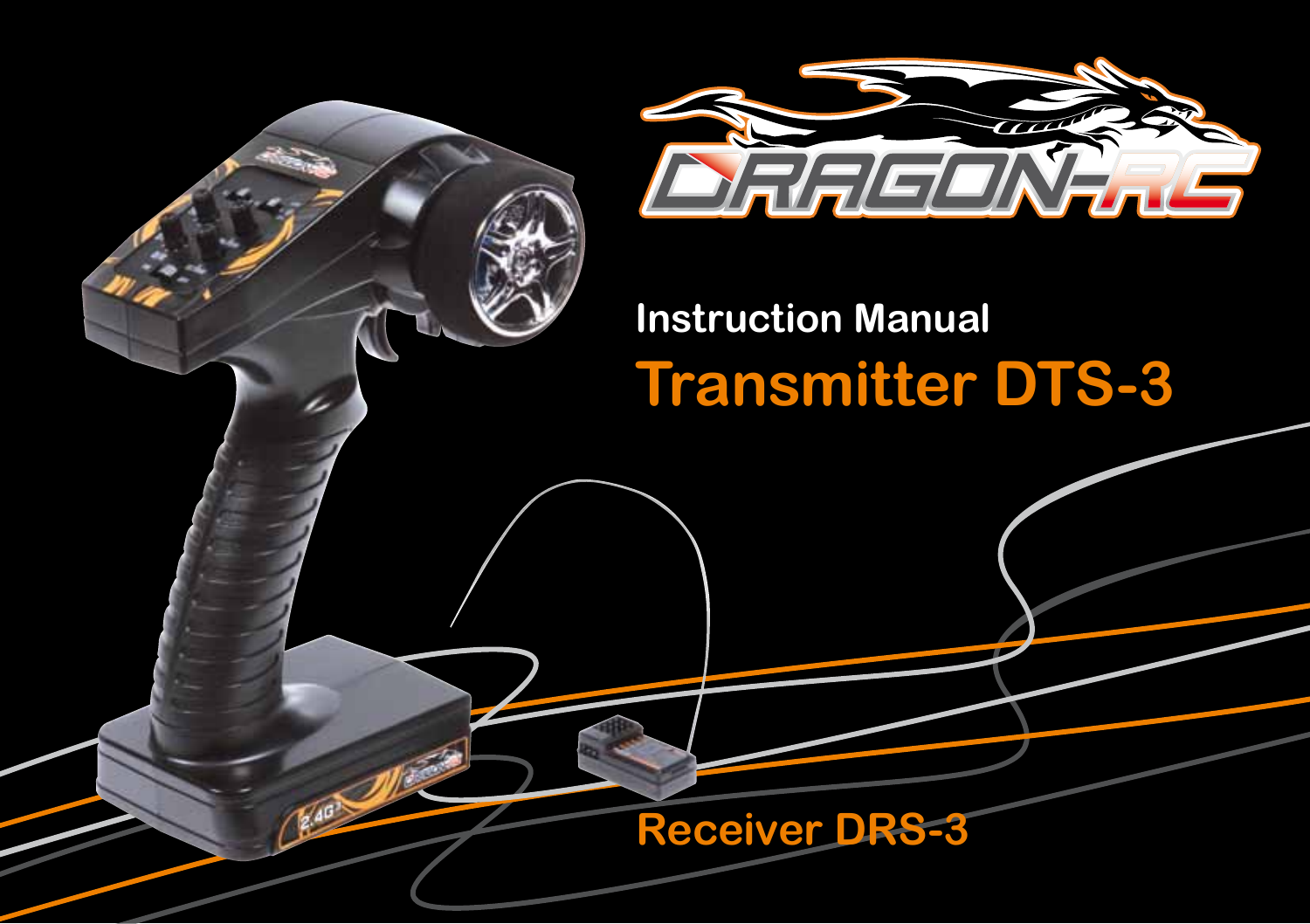



The Dragon DTS-3 transmitter is an advanced 2.4 gHz radio-system with clear settings which are easy to tune. The transmitter is pre-tested,

checked for proper functioning, and pre-set with default, to operate the car. In case you want to change any setting then follow the instruction in the manual. Read very carefully before making changes.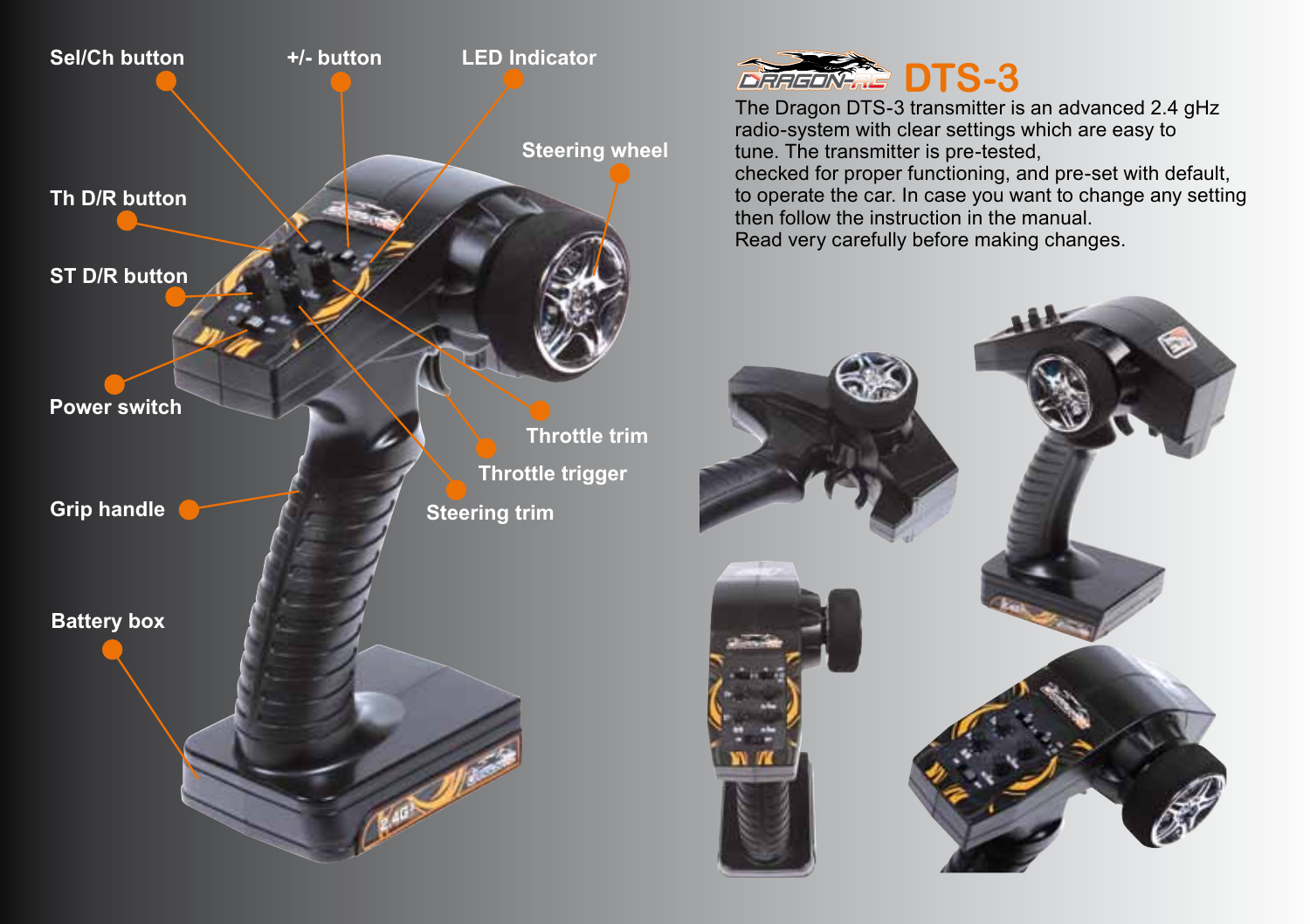#### **INSTALL THE BATTERIES**

- 1) Remove the battery cover carefully.
- 2) Place 4 x AA size batteries inside, check the right + and position. Please replace or re-charge batteries when the power indicator blinks or buzzer beeps.

#### **TRANSMITTER ADJUSTMENT**

#### A. **Throttle trigger**

**TH.TRU** 

 $-141$ 

- 1) Push the trigger forward to slow down or brake.
- 2) Pull the trigger backward to accelerate.



## **B. STEERING WHEEL**

Neutral - Left - Right Turn the steering wheel to the left or right to let the car turn left or right.

## **Steering Trim:**

If the front wheels don't allign straight, use the steering trim to adjust.







## **TRIMMING**

**Throttle Trim:** Trim the throttle servo slightly when the trigger is at the neutral position. **Steering Trim:** If the front wheels do not align straight, use the steering trim to adjust.

## **ATTENTION**

- Keep the transmitter and receiver 40cm apart when operating.
- Warning: The (binding) pin header cannot connect to the power source.
- Use the REV switches to reverse the steering or throttle operating direction